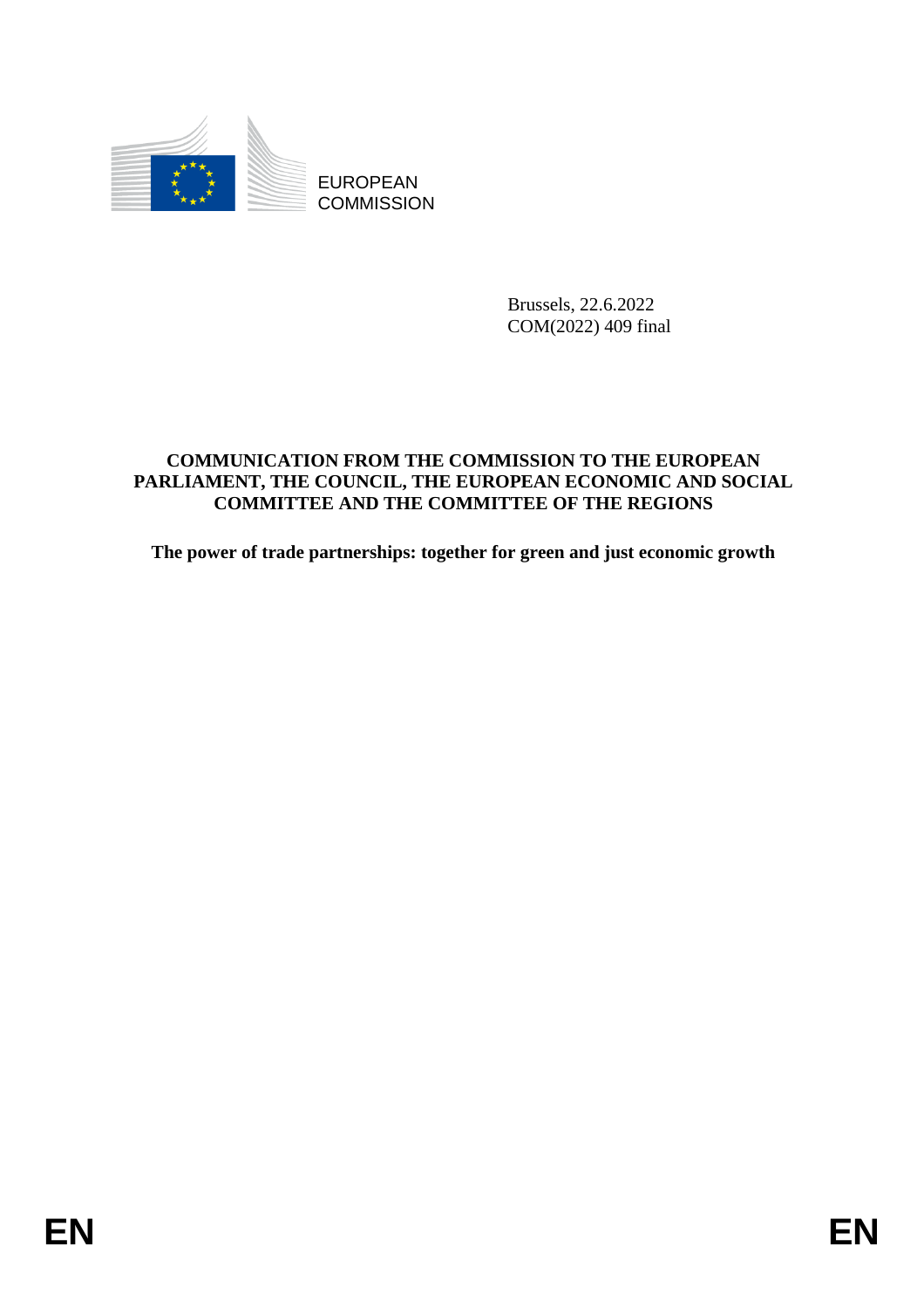## **1. INTRODUCTION**

 $\overline{a}$ 

**The EU is strongly committed to ensuring that its trade agreements foster sustainability**, so that economic growth goes together with the protection of human rights, decent work, the climate and the environment, in full adherence with the Union's values and priorities. In the current geopolitical context, marked by heightened instability, the EU must increase its engagement with third countries as a reliable partner. The EU's trade policy provides for a solid framework to cooperate with trading partners on trade-related sustainability issues. This approach is based on international labour and environmental rules through structured and transparent processes, with the involvement of civil society.

**This Communication sets out how to further enhance the contribution of trade agreements to sustainable development**. All modern EU trade agreements already include Trade and Sustainable Development (TSD) chapters. Since 2018, the 15-Point Action Plan has guided their enhanced implementation and enforcement.<sup>1</sup> In June 2021, the Commission launched **an in-depth review** with the objective of **strengthening the ability of trade agreements as a whole** – and not just their TSD chapters – **to champion sustainable trade**, **in cooperation with trade partners** and **in concert with other relevant EU policy instruments, including the European Green Deal**<sup>2</sup> . 3

As part of the review, the Commission requested an **independent comparative study** on TSD practices in third countries' trade agreements, which confirmed the EU as one of the pioneers and key front-runners in promoting sustainability via its trade agreements. <sup>4</sup> Additionally, in order to gather input from the widest possible range of citizens and stakeholders, the Commission conducted an **open public consultation**, which gathered numerous contributions from business and trade unions to environmental and human rights groups and social partners.<sup>5</sup> This was accompanied by an extensive exchange of views with Member States, the European Parliament and the European Economic and Social Committee.

Based on the inputs and recommendations received throughout the TSD review process, the Commission has identified a set of **policy priorities** and **key action points**, which will further enhance the effectiveness of the current engagement-based approach to TSD, grounded in the international framework and standards, with stronger enforcement rules. The new approach set out below includes a fully-fledged compliance stage and the use of trade sanctions in specific and well-defined cases.

<sup>&</sup>lt;sup>1</sup> Commission Services' non-paper 'Feedback and way forward on improving the implementation and enforcement of Trade and Sustainable Development chapters in EU Free Trade Agreements'. The 15-Point Action Plan includes actions to make the implementation of TSD chapters more effective and to improve their enforcement under four headings: (i) working together; (ii) enabling and civil society including the social partners to play a greater role in implementation; (iii) delivering; and (iv) transparency and communication. It is available at [https://trade.ec.europa.eu/doclib/docs/2018/february/tradoc\\_156618.pdf](https://trade.ec.europa.eu/doclib/docs/2018/february/tradoc_156618.pdf)

<sup>&</sup>lt;sup>2</sup> COM(2019) 640, available at [https://eur-lex.europa.eu/resource.html?uri=cellar:b828d165-1c22-11ea-8c1f-](https://eur-lex.europa.eu/resource.html?uri=cellar:b828d165-1c22-11ea-8c1f-01aa75ed71a1.0002.02/DOC_1&format=PDF)[01aa75ed71a1.0002.02/DOC\\_1&format=PDF](https://eur-lex.europa.eu/resource.html?uri=cellar:b828d165-1c22-11ea-8c1f-01aa75ed71a1.0002.02/DOC_1&format=PDF)

<sup>&</sup>lt;sup>3</sup> See [https://policy.trade.ec.europa.eu/development-and-sustainability/sustainable-development/sustainable](https://policy.trade.ec.europa.eu/development-and-sustainability/sustainable-development/sustainable-development-eu-trade-agreements_en)[development-eu-trade-agreements\\_en](https://policy.trade.ec.europa.eu/development-and-sustainability/sustainable-development/sustainable-development-eu-trade-agreements_en)

<sup>4</sup> Velut, J. *et al., Comparative Analysis of Trade and Sustainable Development Provisions in Free Trade Agreements*, LSE Consulting, London, 2022, available at:

[https://trade.ec.europa.eu/doclib/docs/2022/february/tradoc\\_160043.pdf](https://trade.ec.europa.eu/doclib/docs/2022/february/tradoc_160043.pdf)

<sup>5</sup> See [https://policy.trade.ec.europa.eu/consultations/open-public-consultation-trade-and-sustainable](https://policy.trade.ec.europa.eu/consultations/open-public-consultation-trade-and-sustainable-development-tsd-review_en)[development-tsd-review\\_en](https://policy.trade.ec.europa.eu/consultations/open-public-consultation-trade-and-sustainable-development-tsd-review_en)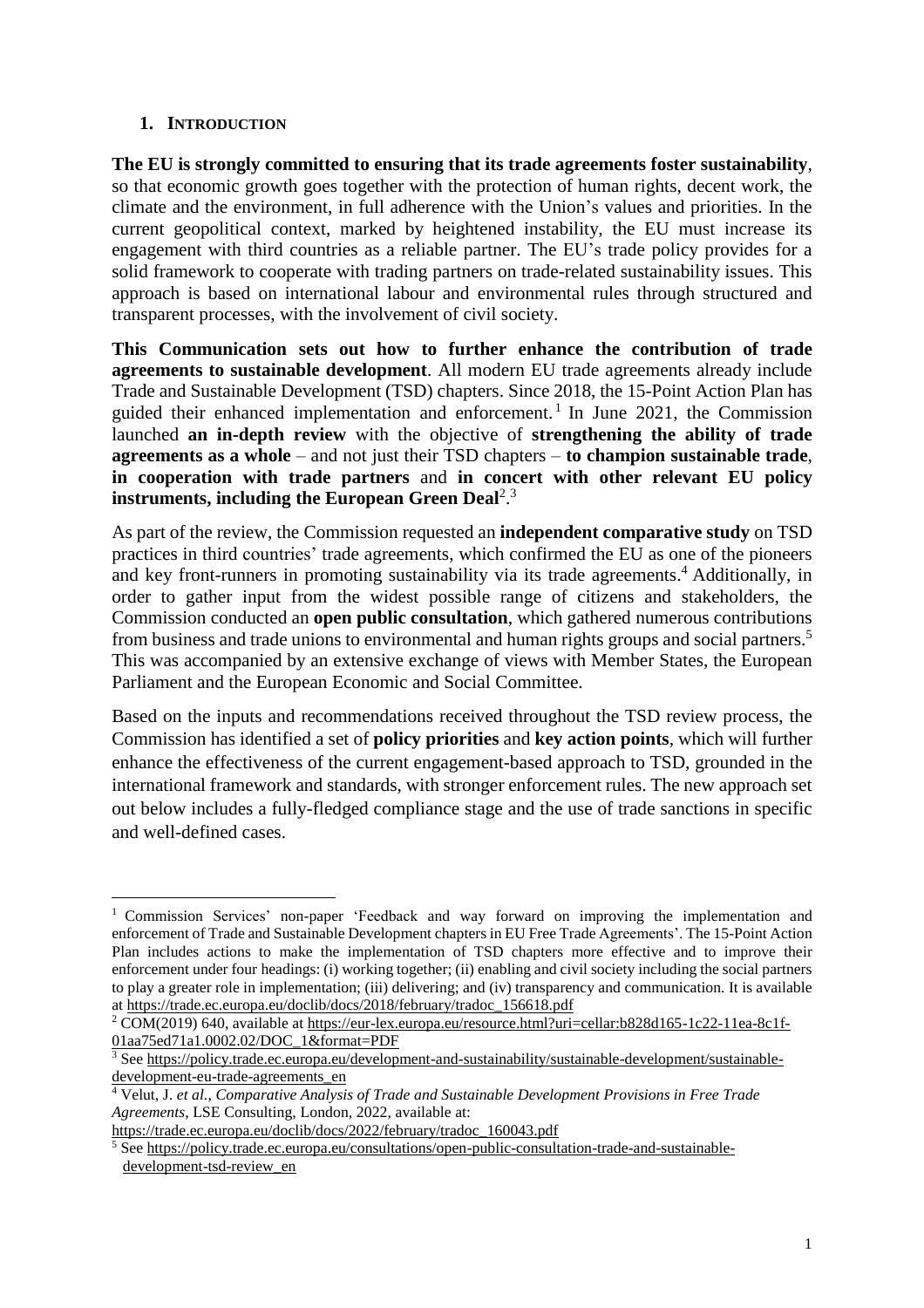## **2. HOW EU TRADE AGREEMENTS CONTRIBUTE TO THE SUSTAINABLE DEVELOPMENT AGENDA**

**Trade agreements are an important driver for sustainable growth both in the EU and in partner countries**. An active trade agenda is crucial for Europe's economic prosperity and competitiveness. Trade agreements help create jobs, expand markets and boost economic growth and innovation. <sup>6</sup> By removing market access barriers, they also lower costs and facilitate the uptake and deployment of climate-friendly technologies, and associated goods and services that help reduce greenhouse gas emissions worldwide and adapt to a changing climate. Trade agreements also help secure supplies of the necessary raw materials, including those used in low-carbon technologies. At the same time, global trade may also have an impact on climate, biodiversity or working conditions. To ensure the positive effects of open trade, trade liberalisation and promotion of international labour standards as well as decisive climate and environmental action must go hand-in-hand. As instruments of privileged partnership, trade agreements provide a platform for policy dialogue and cooperation on sustainability with partner countries. This is vital because only global cooperation can address global challenges.

The **Trade Policy Review** has made the support for the green and just transition one of the pillars of the EU's trade policy along with openness and assertiveness.<sup>7</sup> This is in line with the **European Green Deal** and the **Decent Work Worldwide Communication**, <sup>8</sup> which put sustainable development at the heart of the EU's policymaking and action. Sustainable development priorities and objectives have been mainstreamed into all EU policies in accordance with the **United Nations' 2030 Agenda** and its **17 Sustainable Development Goals**, the **Paris Agreement on Climate Change**, and other **multilateral agreements for the protection of the environment and labour standards**. These multilateral agreements and conventions have become the global framework for international cooperation and action on sustainable development, and serve as a compass for sustainable development commitments in EU trade agreements too.

The EU's value-based approach to TSD seeks broader **commitments from partner countries than those in trade agreements of other international players**. Notably, TSD chapters of EU trade agreements require the **effective implementation** of the International Labour Organization (ILO) conventions and the Multilateral Environmental Agreements (MEAs) that each party has ratified, such as the Paris Agreement on Climate Change and the Convention on Biological Diversity.

TSD chapters in EU trade agreements also require the **respect of the core ILO principles** as set out in the 1998 ILO Declaration on Fundamental Principles and Rights at Work.<sup>9</sup> In this regard, the Commission welcomes the work of the ILO and its membership to strengthen and

<sup>6</sup> EU exports support 38 million jobs (up two-thirds from 2000) and the importance of trade to generate prosperity for EU citizens will further increase in the future with 86% of global growth expected to be generated outside the EU by 2026.

<sup>7</sup> COM(2021) 66, available at [https://trade.ec.europa.eu/doclib/docs/2021/february/tradoc\\_159438.pdf](https://trade.ec.europa.eu/doclib/docs/2021/february/tradoc_159438.pdf)

<sup>8</sup> COM(2022) 66, available at [https://ec.europa.eu/commission/presscorner/detail/en/ip\\_22\\_1187](https://ec.europa.eu/commission/presscorner/detail/en/ip_22_1187)

<sup>&</sup>lt;sup>9</sup> Namely: freedom of association and the effective recognition of the right to collective bargaining; the elimination of all forms of forced or compulsory labour; the effective abolition of child labour; and the elimination of nondiscrimination in respect of employment and occupation. On 10 June 2022, the ILO has amended the 1998 Declaration and added a new principle on occupational safety and health to the list of fundamental principles.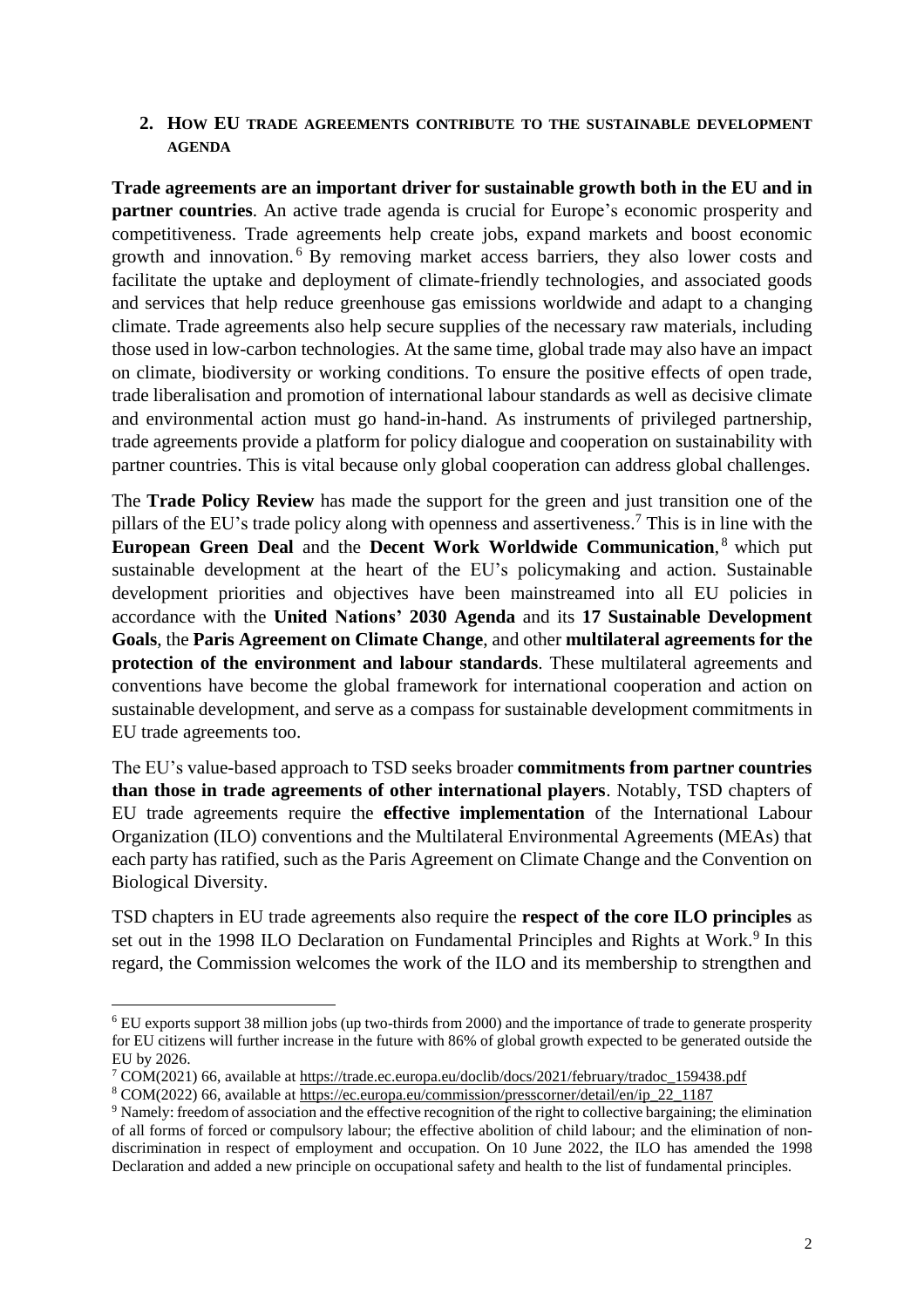expand such core principles, most recently a decision to include occupational safety and health, and considers that the TSD chapters should also appropriately reflect such developments.

TSD chapters also **promote the ratification of the unratified fundamental ILO Conventions** and have a **broad range of commitments and cooperation provisions** on issues such as labour rights, social dialogue, decent working conditions including labour inspection, sustainable management of natural resources, forestry, fisheries, aquaculture, ocean governance and the promotion of responsible business conduct.<sup>10</sup> EU trade agreements now also promote cooperation to encourage the shift to a circular and resource-efficient economy or deforestation-free supply chains, and foster international environmental governance. Recent EU trade agreements also contain provisions regarding the relevant UN and ILO conventions advancing **women's economic empowerment and gender equality**, including promoting cooperation in international fora to advance these objectives, for example in the WTO.

## *Interaction with other policy tools*

EU trade agreements are not standalone instruments for the promotion and enhancement of the Union's sustainability agenda with third countries. The TSD commitments included therein work hand-in-hand with a **wider set of policy instruments**, **multilateral efforts** and **development cooperation tools** in an all-encompassing approach. Together with EU autonomous instruments, they help make the most of the positive impacts of trade on sustainable development and ensure that, conversely, negative impacts are contained.

By the end of the current Commission's mandate, the EU is expected to have an **ambitious set of additional autonomous instruments to support sustainable trade**. In 2021, the Commission put forward a proposal to establish a carbon border adjustment mechanism to prevent carbon leakage and strengthen the effectiveness of global climate action, $^{11}$  as well as a proposal on deforestation-free products to strengthen efforts to combat deforestation and forest degradation.<sup>12</sup> The same year, the Commission adopted a strategy putting forward an ambitious and comprehensive package of measures to help improve the flow of money towards financing the transition to a sustainable economy.<sup>13</sup> In early 2022, the Commission put forward a proposal on corporate sustainability due diligence, fostering sustainable and responsible business conduct throughout global value chains.<sup>14</sup> It also adopted a proposal for a framework aiming to make all products placed on the Union market more environmentally sustainable and circular. <sup>15</sup> As announced in the Decent Work Worldwide Communication, later this year the Commission will also present a new legislative initiative to effectively prohibit the placing on the EU market of products made by forced labour.<sup>16</sup>

[content/EN/TXT/?uri=CELEX%3A52021PC0706](https://eur-lex.europa.eu/legal-content/EN/TXT/?uri=CELEX%3A52021PC0706)

<sup>14</sup> COM (2022) 71, available at [https://eur-lex.europa.eu/legal](https://eur-lex.europa.eu/legal-content/EN/TXT/?uri=CELEX%3A52022PC0071)[content/EN/TXT/?uri=CELEX%3A52022PC0071](https://eur-lex.europa.eu/legal-content/EN/TXT/?uri=CELEX%3A52022PC0071)

<sup>&</sup>lt;sup>10</sup> In line with the relevant international instruments, such as the UN Guiding Principles on Business and Human Rights, the OECD Guidelines for Multinational Enterprises, the ILO Tripartite Declaration of Principles concerning Multinational Enterprises and Social Policy, and the UN Global Compact.

<sup>&</sup>lt;sup>11</sup> COM(2021) 564, available at https://eur-lex.europa.eu/legal-content/en/TXT/?uri=CELEX:52021PC0564 <sup>12</sup> COM(2021) 706, available at [https://eur-lex.europa.eu/legal-](https://eur-lex.europa.eu/legal-content/EN/TXT/?uri=CELEX%3A52021PC0706)

<sup>&</sup>lt;sup>13</sup> COM(2021) 390, available at <https://eur-lex.europa.eu/legal-content/EN/TXT/?uri=CELEX:52021DC0390>

<sup>15</sup> COM(2022) 142, available at https://eur-lex.europa.eu/legal-content/EN/TXT/?uri=CELEX:52022PC0142

<sup>16</sup> See *supra* footnote 8.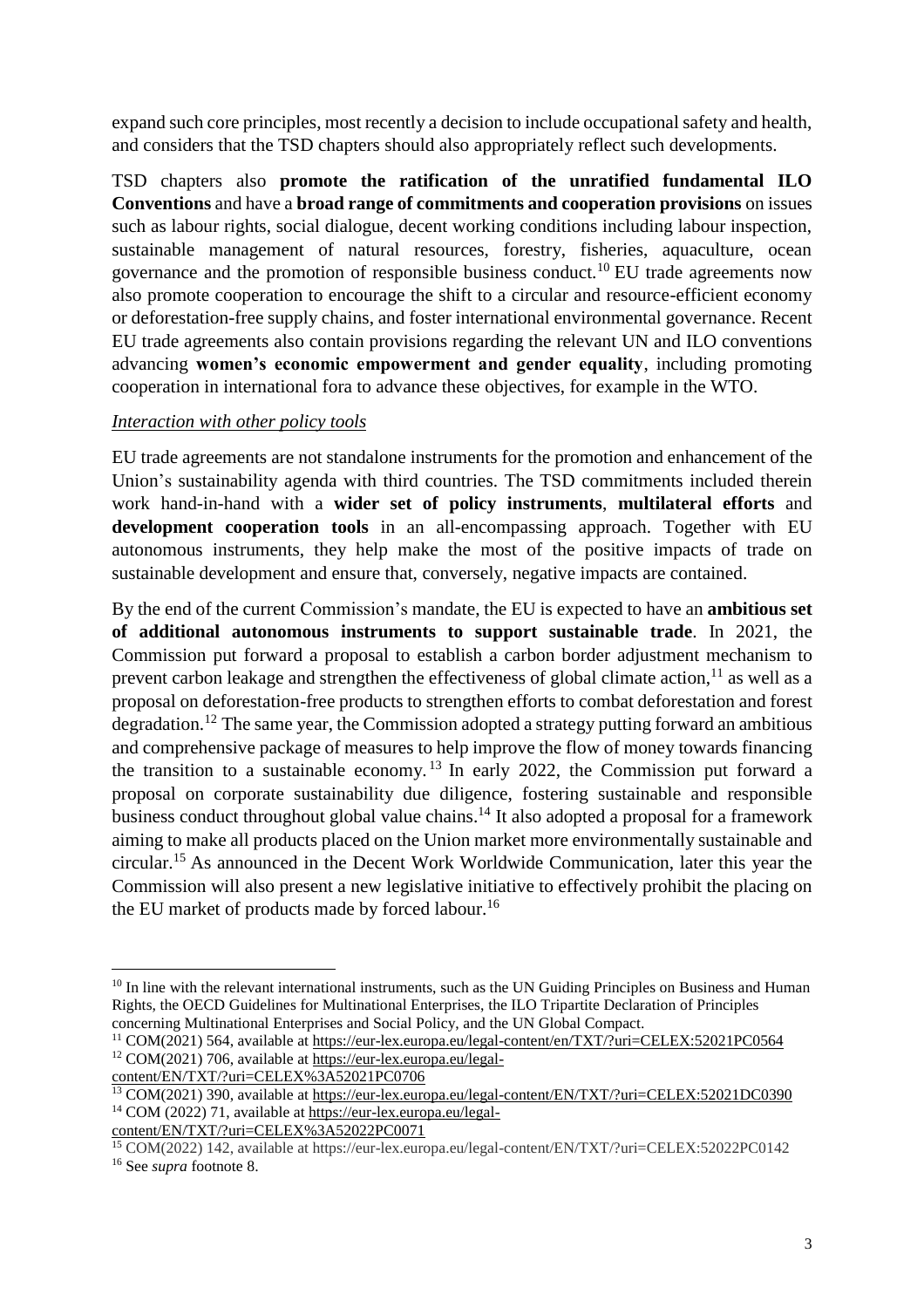In its proposal for a new **EU Regulation on the Generalised Scheme of Preferences**, the Commission has enhanced the contribution of the scheme for the promotion of sustainable development, *inter alia*, by adding a number of international instruments in the areas of human rights, good governance, labour and environmental protection. These additions include the Paris Agreement on Climate Change, the UN Convention against Transnational Organised Crime, two new ILO conventions, as well as cover orderly international migration contributing to sustainable development. The proposal also aims to render the export of goods made by internationally prohibited child labour and forced labour a ground for possible withdrawal of trade preferences.<sup>17</sup>

On the **multilateral front**, the EU has recently **co-sponsored three plurilateral WTO initiatives** on trade and environmental sustainability, plastic pollution and sustainable plastic trade, as well as the reform of fossil fuel subsidies. <sup>18</sup> At the 12th WTO Ministerial Conference the EU played a key role in achieving a first **multilateral fisheries subsidies agreement** disciplining harmful fisheries subsidies worldwide, with environmental sustainability at its heart. The EU will continue to press for broadening disciplines on subsidies by the next ministerial conference. <sup>19</sup> The EU has also actively supported the launch of the **Trade Ministers' Coalition for Climate** to give further political impetus to build a positive trade and climate agenda, particularly in the WTO.<sup>20</sup> As part of the reform of the WTO, the EU intends to favour dialogue on the interaction between trade and decent work, including through WTO-ILO cooperation. At the **OECD**, the EU is promoting amendments in the set of rules governing official **export credits** to foster alignment with climate goals. The EU also successfully obtained a ban on unabated coal-fired power plants.<sup>21</sup>

All these trade-related policy instruments and initiatives form part of a comprehensive response to global sustainability challenges and go hand-in-hand with trade agreements.

# **3. NEW POLICY ORIENTATIONS FOR SUSTAINABLE DEVELOPMENT IN TRADE AGREEMENTS**

The TSD review has proven the soundness of the EU's TSD model but has also identified scope for improvement in **six policy priorities**, which can be summarised as (1) the need to be more proactive in the cooperation with partners; (2) stepping up the country-specific approach; (3) mainstreaming sustainability beyond the TSD chapter of trade agreements; (4) increasing the monitoring of the implementation of TSD commitments; (5) reinforcing the role of civil society; and (6) enhancing enforcement by means of trade sanctions as a measure of last resort.<sup>22</sup>

<sup>&</sup>lt;sup>17</sup> COM(2021) 579, available at [https://trade.ec.europa.eu/doclib/docs/2021/september/tradoc\\_159803.pdf](https://trade.ec.europa.eu/doclib/docs/2021/september/tradoc_159803.pdf)

<sup>&</sup>lt;sup>18</sup> See [https://ec.europa.eu/commission/presscorner/detail/en/IP\\_21\\_6882](https://ec.europa.eu/commission/presscorner/detail/en/IP_21_6882)

<sup>19</sup> See https://ec.europa.eu/commission/presscorner/detail/en/IP\_22\_3792

<sup>&</sup>lt;sup>20</sup> See [https://ec.europa.eu/commission/commissioners/2019-2024/dombrovskis/announcements/speech](https://ec.europa.eu/commission/commissioners/2019-2024/dombrovskis/announcements/speech-executive-vice-president-valdis-dombrovskis-trade-climate-cop26_en)[executive-vice-president-valdis-dombrovskis-trade-climate-cop26\\_en](https://ec.europa.eu/commission/commissioners/2019-2024/dombrovskis/announcements/speech-executive-vice-president-valdis-dombrovskis-trade-climate-cop26_en)

<sup>&</sup>lt;sup>21</sup> See [https://policy.trade.ec.europa.eu/news/ban-export-credits-coal-fired-electricity-projects-agreed-oecd-](https://policy.trade.ec.europa.eu/news/ban-export-credits-coal-fired-electricity-projects-agreed-oecd-2021-10-22_en)[2021-10-22\\_en](https://policy.trade.ec.europa.eu/news/ban-export-credits-coal-fired-electricity-projects-agreed-oecd-2021-10-22_en)

 $\frac{22}{22}$  Following up and enforcing TSD chapters in trade agreements, including the possibility of a sanctions-based mechanism as a last resort, also feature among the 49 proposals included in the final report of the Conference on the Future of Europe, see 'Conference on the Future of Europe – Report on the Final Outcome', May 2022, Proposal no. 19(4), p. 63.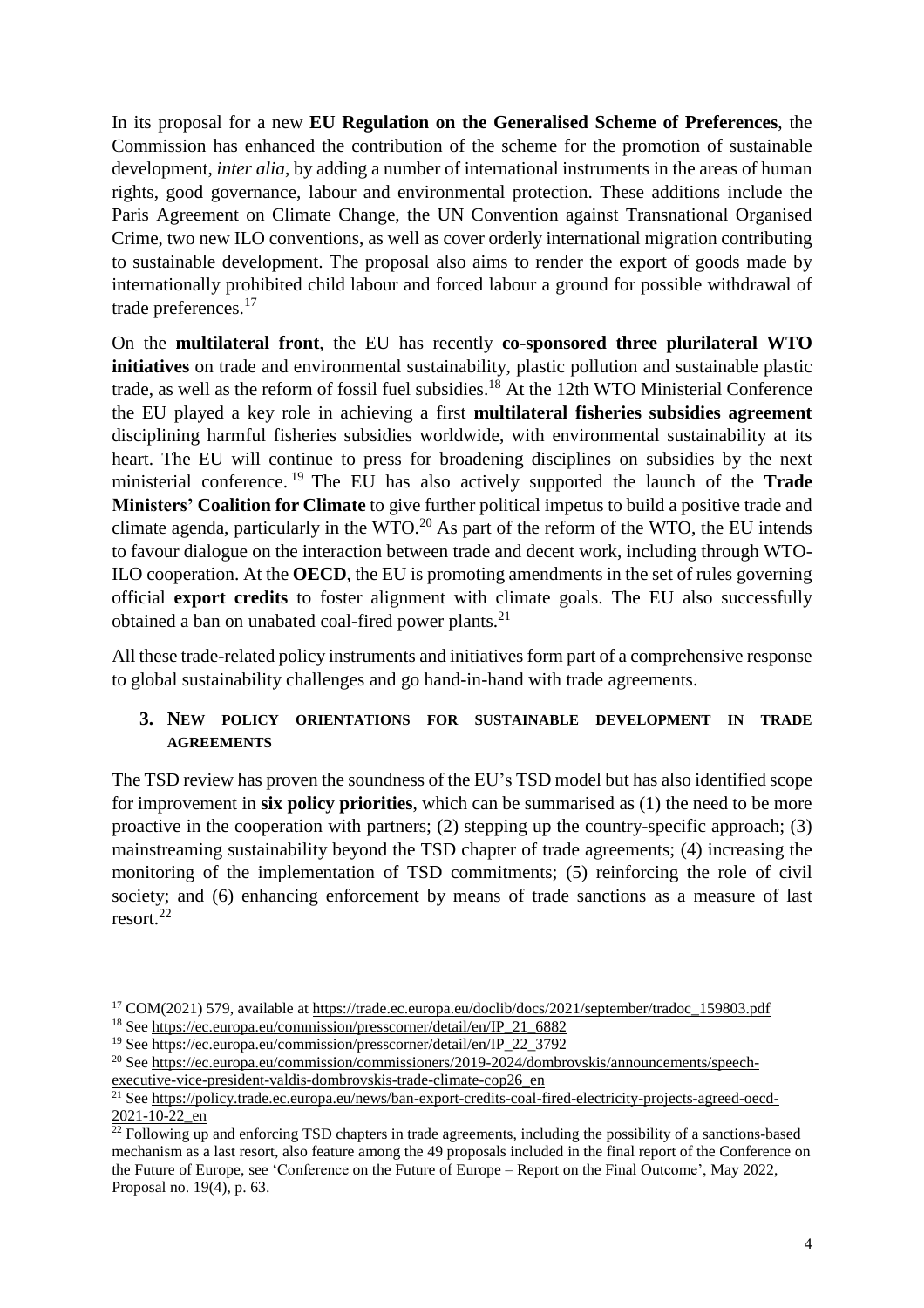To optimise the effectiveness of its contribution, the Commission's policy on sustainable development in trade agreements will focus on a number of **action points** per policy priority. These action points build on the implementation experience, evidence gathered as well as on the inputs received through the open public consultation. The action points complement and expand the action areas identified in the 15-Point Action Plan.

# 3.1 A comprehensive TSD approach anchored in multilateral agreements and cooperation

As set out above, **the interplay between trade and sustainable development must be addressed comprehensively**, putting trade policy in the wider context of other tools supporting sustainability. In this comprehensive approach, **trade agreements promote the global governance framework**, in particular by incorporating core international standards and commitments as well as by upholding their effective implementation, adherence and further enhancement through cooperative processes. The firm anchoring of bilateral TSD commitments in the multilateral context makes the EU's TSD approach legitimate, credible and effective. It also seeks to avoid fragmentation and instead ensures that TSD commitments reinforce global efforts. By being founded on international standards, TSD commitments can also shield against protectionist reflexes.

An approach based on engagement and cooperation allows the EU and its partners to **jointly take ownership** of the contribution of trade agreements to promote a green and just transition and to achieve **sustainable development objectives**. It encourages a wider buy-in from a range of stakeholders, including local communities, non-governmental organisations (NGOs), employers and labour unions. All of these are essential to bring about change on the ground.

In this context, the Commission will make full use of the platforms provided by trade agreements **to facilitate dialogue on the EU's trade-related autonomous sustainability instruments** and **to encourage trade partners to promote compliance with them**. The Commission also intends to improve the overall effectiveness of its cooperative efforts by building on the "Working Together" actions identified in the 15-Point Action Plan, and enhance the EU collective approach in situations where **technical or financial assistance is needed or can incentivise trade partners to further raise their levels of labour and environmental protection**.

### **Action Points**

The Commission will:

- 1. **Step up engagement with** trade partners in a **cooperative process** to foster **compliance** with **international labour and environmental standards**.
- 2. When needed, provide **incentives and support** to trade partners for **reform processes** and **capacity building** through **technical** and **financial assistance**. Where appropriate, the EU should also develop a Team Europe approach in support of jointly agreed sustainable development priorities with partner countries.
- 3. Use trade agreements to facilitate dialogue with partner countries and, as appropriate, assist them in **meeting** the **sustainability requirements** of the **EU trade-related autonomous instruments**.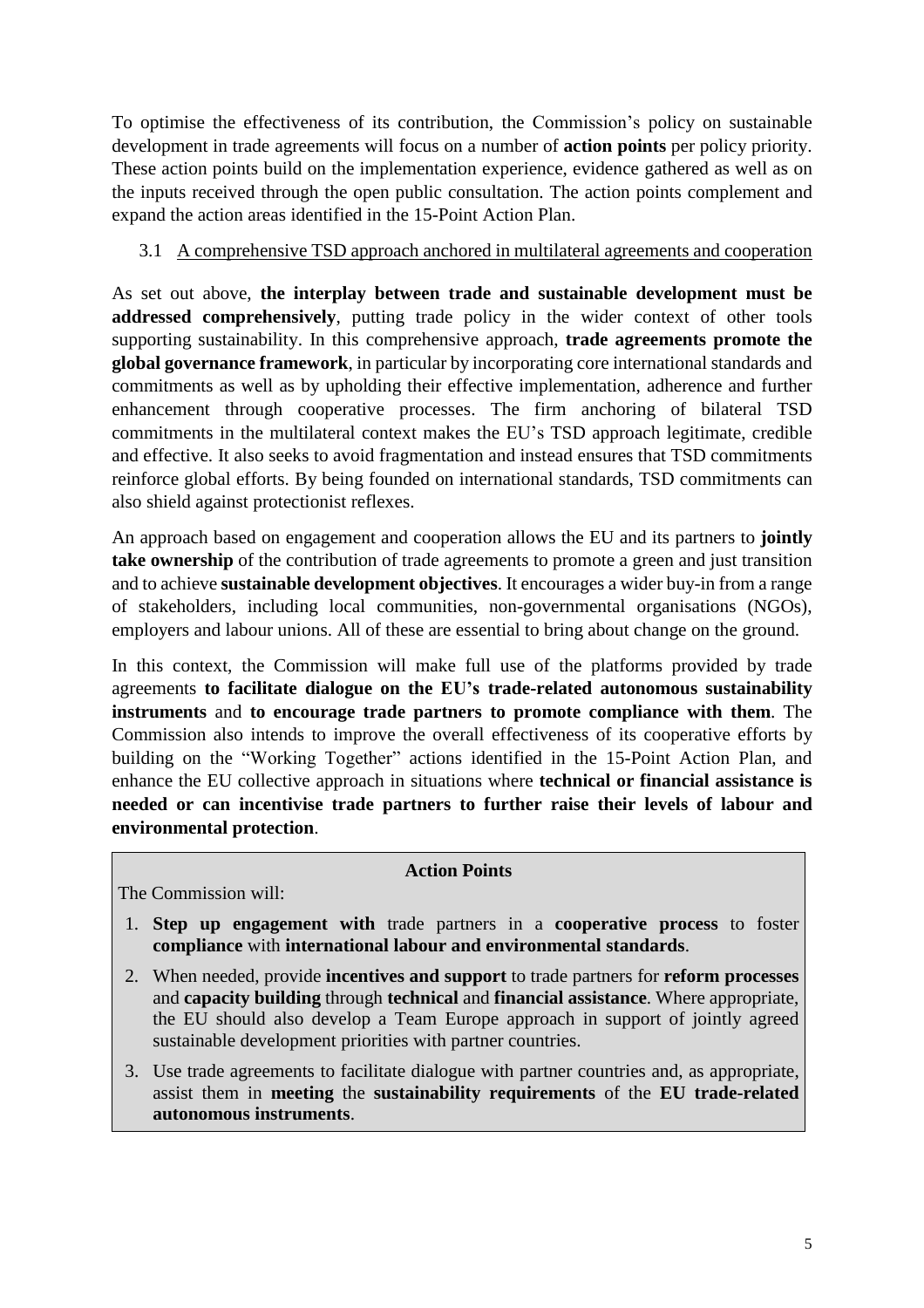## 3.2 Identification of country-specific implementation priorities

The TSD review has revealed a clear expectation that TSD commitments in EU trade agreements should be more effective and expeditious in bringing change on the ground and that results are highly dependent on the specific situations of individual countries. These findings speak in favour of **stepping up the country-specific approach identified in the 15- Point Action Plan in a more tailored and targeted fashion**.

The EU's bilateral trade relations span the entire globe and include partners at various levels of development, facing different economic, social and environmental challenges and opportunities. While TSD chapters incorporate the same binding commitments for both the EU and partner countries, finding effective solutions for this diverse range of partners requires flexibility and prioritisation to better tailor the TSD objectives to the challenges, needs and capacities of each of them.

Setting such **country-based implementation priorities** requires an early **gap analysis** and integrating a **greater degree of granularity and specificity to the TSD dimension.** The key challenges, opportunities and priorities should be identified jointly and at the early stages of engagement with a specific partner. Such priorities should be developed involving civil society and already feature in the impact assessment preceding the launch of negotiations, but then be further refined during the sustainability impact assessment, and assessed in ex-post analysis during implementation. In line with the EU Biodiversity Strategy,  $^{23}$  the impact of trade liberalisation on biodiversity will play an important role in these assessments. On that basis, the EU and partner countries should consider negotiating and focusing on the key **countrybased implementation priorities** to ensure progress towards reaching the TSD objectives. These priorities should be realistic and targeted to help deliver results. They should also be sufficiently flexible to be adapted over time as the sustainability situation evolves.

The objective would be to strengthen, where needed, the implementation in a specific field, for example in terms of respect for an ILO principle or convention, or compliance with a ratified MEA. When necessary and where relevant, this can be achieved by agreeing on specific steps with a partner country in accordance with set timelines and milestones for the implementation phase (so-called **implementation roadmaps**) with appropriate follow-up, and including the support of international organisations and stakeholders in this process as appropriate.

Moreover, the EU will **continue to promote the ratification of fundamental ILO Conventions**. It will focus ratification efforts in support of the identified implementation priorities. This will need to be assessed on a case-by-case basis, concentrating on issues with a major impact on the effective implementation of fundamental rights.

 $\overline{a}$ <sup>23</sup> COM(2020) 380, available at https://eur-lex.europa.eu/legalcontent/EN/TXT/HTML/?uri=CELEX:52020DC0380&from=EN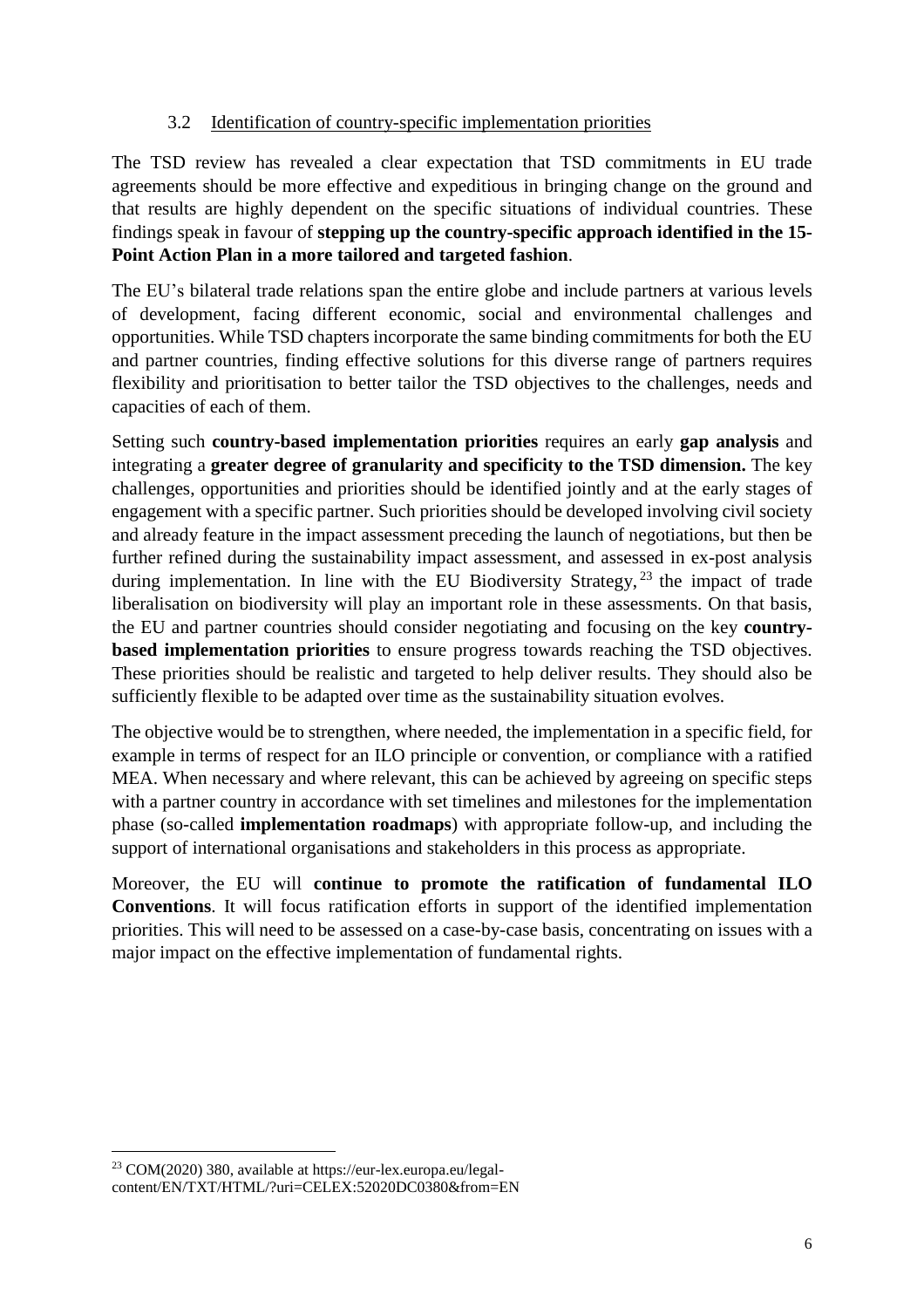# **Action Points**

The Commission will:

- 4. Pursue a **tailored approach** and conduct **better targeted impact assessments on TSD,** with a view to **identifying country-specific sustainability priorities** and **providing detailed analyses of impacts early on**.
- 5. Negotiate, where appropriate in light of specifically identified priorities in partner countries and on a case-by-case basis, **detailed** and **time-bound roadmaps** with **milestones**. Roadmaps should **recognise a role for civil society** in monitoring their implementation.

# 3.3 Mainstreaming sustainability throughout the entire trade agreement

All EU trade agreements already include several provisions that aim to preserve the right of countries to regulate in order to pursue legitimate environmental and labour objectives. In addition to respecting this necessary policy space, sustainability considerations should also be proactively mainstreamed in different parts of trade agreements.

Mainstreaming TSD objectives throughout trade agreements could include **prioritising liberalisation of environmental goods and services**, in particular those goods and services that contribute to reducing greenhouse gas emissions and promote resource efficiency and circularity. Furthermore, trade agreements should **ensure undistorted trade and investment in the raw materials and energy goods that are needed for the transition to climateneutral, resource-efficient economies**.

This could be done, for instance, by addressing non-tariff barriers and promoting the use of international standards in fostering trade and investment in environmental protection, resource efficiency, and in renewable energy sources. In addition, trade agreements should encourage the use of non-discriminatory sustainability considerations in public procurement processes and seek to include provisions on sustainable food systems.

In order to extend the prioritisation of TSD objectives beyond the TSD chapters, impact assessments and sustainability impact assessments should look into the sustainability challenges and opportunities in all relevant areas of trade agreements. The country-specific approach mentioned in the previous section should apply throughout the whole trade agreement.

# **Action Points**

The Commission will:

- 6. Prioritise **market access** for **environmental goods** and **services**, in particular in the area of renewable energy and energy efficiency, for instance through addressing tariff and non-tariff barriers, as well as access to and investment into raw materials and goods needed for the green transition.
- 7. Ensure that **impact assessments** and **sustainability impact assessments** analyse all **relevant chapters** of trade agreements to identify which provisions and commitments are most likely to have an **impact on sustainability issues** as well as where the agreement opens **opportunities for achieving sustainability objectives beyond the TSD chapter**.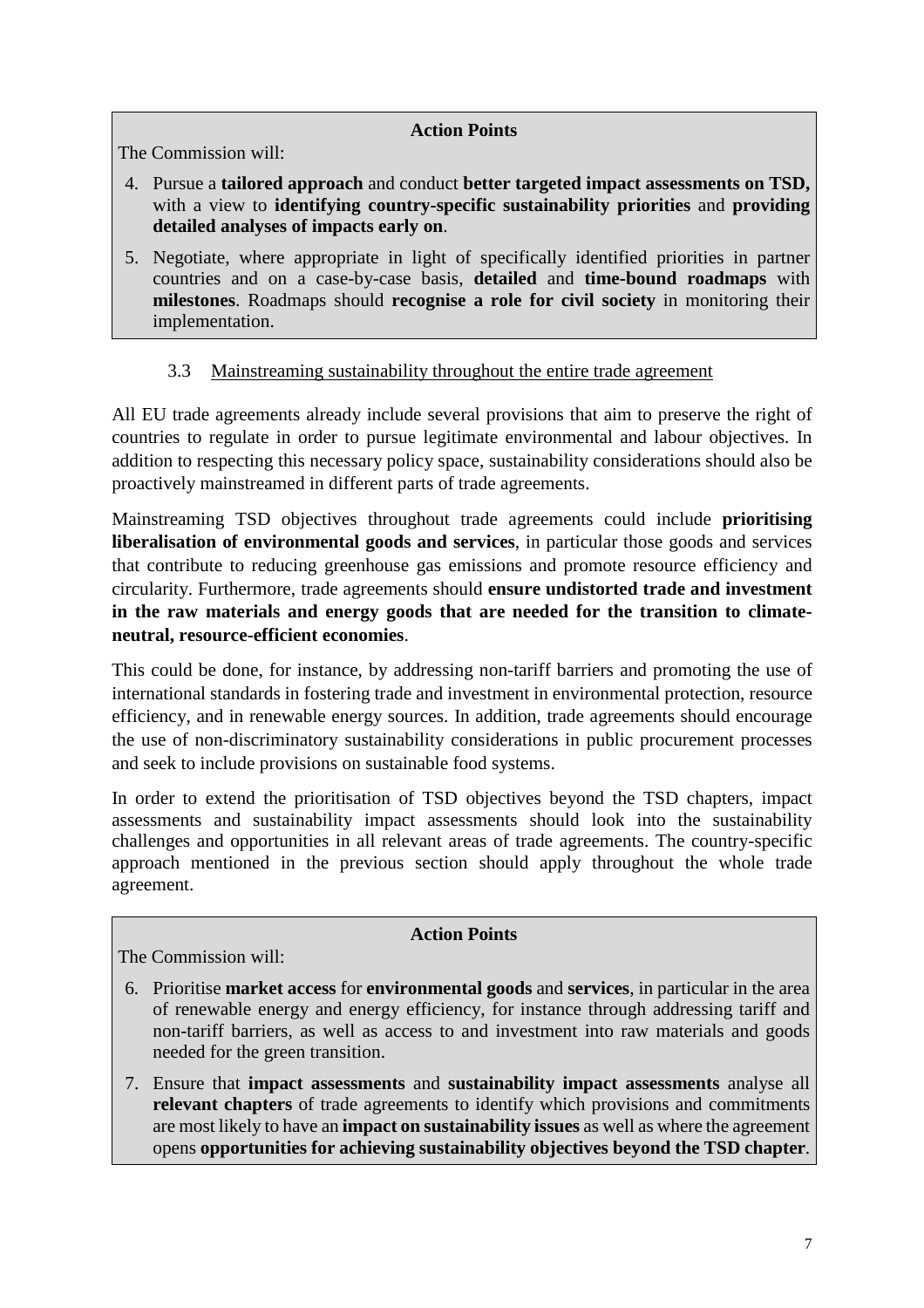## 3.4 Collective monitoring of the implementation of TSD commitments

One of the lessons from the application of the 15-Point Action Plan is that **results are achieved through continuous engagement with the trade partner concerned**. This approach is resource-intensive but achieves lasting results on the ground. The **Commission intends to continue to pull together the expertise and available instruments and programmes at its disposal in a comprehensive EU approach across services**. This includes, for instance, bilateral labour and environmental policy and regulatory dialogues and, when warranted, development cooperation and financial support.

The role of **EU Delegations** in monitoring the implementation of TSD commitments is particularly relevant. They have direct contact with both governments and administrations as well as local stakeholders, including Domestic Advisory Groups (DAGs).<sup>24</sup> EU Delegations also have the opportunity to engage on trade-related sustainable development concerns firsthand. Together with Member States, they are not only the eyes and ears on the ground, but form a collective network of European diplomats, which jointly contribute to anticipating and addressing sustainability concerns in their respective geographical and areas of expertise.

This all-encompassing approach should be complemented by enhanced cooperation with **Member States** in capitals as well as on the ground, through their embassies and missions in third countries. The objective should be to ensure that the relevant Commission and national instruments interact together and reinforce each other, enabling the EU to achieve economies of scale and enhanced impact on the ground.

It is also important to reinforce the involvement of the **European Parliament**. Through its Members' missions and field visits, the European Parliament could further contribute to monitoring and implementation of TSD commitments. Interactions between the European Parliament and parliaments in partner countries may prove particularly effective when legislative reforms are required. Field visits by European and national parliaments also offer opportunitiesto communicate the EU sustainability objectives abroad, interacting not only with local officials but also with local civil society representatives, local DAGs and businesses.

The **Monitoring Groups** established by the INTA Committee have also played an important role during negotiations and implementation of trade agreements. This dimension could be further enhanced, for instance through regular country-specific discussions on trade and sustainable development. Together with EU Delegations, the Commission would stand ready to assist the European Parliament in this effort.

A collective monitoring of the implementation of TSD commitments in trade agreements also implies a **stronger role for civil society, including social partners**. **Both the EU and each of its trade partners should strive to engage with civil society organisations** on both sides and encourage structured and material contributions.

<sup>&</sup>lt;sup>24</sup> Domestic Advisory Groups are bodies established under the trade agreements and composed of independent representatives of civil society groups, including non-governmental organisations, business and trade unions, in a balanced representation of different economic, social, human rights, environmental and other interests. DAGs monitor the implementation of the sustainable development commitments in trade agreements, and provide advice and opinions to the respective contracting parties.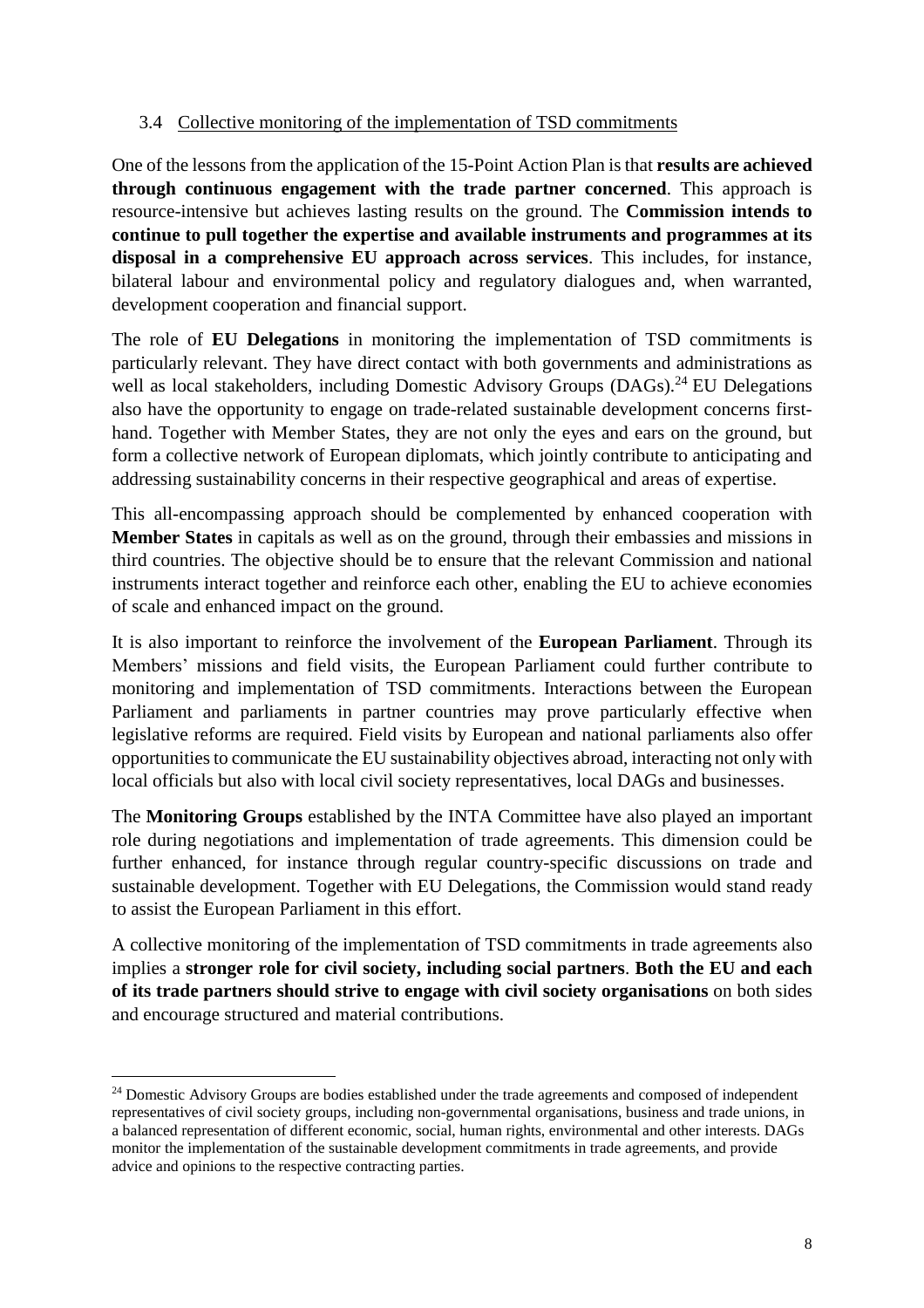The creation in 2020 of the **Chief Trade Enforcement Officer** (CTEO) function and of the **Single Entry Point** (SEP) constitutes an important step in reinforcing the implementation and enforcement of TSD commitments.<sup>25</sup> The SEP provides a centralised contact point for all EUbased stakeholders who want to **lodge a complaint** on, among others, **violations of TSD commitments**. <sup>26</sup> The Operating Guidelines and the accompanying complaint form have been developed to help stakeholders (e.g. trade unions, industry associations, NGOs) make the best use of the new system. The handling and follow-up of TSD complaints is an important part of the role of the **CTEO** in the implementation and enforcement of trade agreements.<sup>27</sup>

Nevertheless, to date stakeholders' reach out to the SEP concerning TSD has been limited. The SEP system has been designed to allow early contacts on particular problems and the Commission confirms its willingness to engage on potential TSD issues and, beyond the detailed information posted online, to explain how the system can be used and what information may be required. The Commission will provide further clarifications and assistance to enhance its use. To that end, in parallel to the TSD review it has updated the Operating Guidelines to make clear that **DAGs can also submit collective complaints** and that an **EU-based complainant can represent the TSD-related concerns of an entity located in a partner country**. The update includes greater transparency and clarity on how and within what timeframes the SEP can handle the initial stages of a complaint on TSD violation.

## **Action Points**

The Commission will:

 $\overline{a}$ 

- 8. Develop a **comprehensive EU approach across services**, using all available instruments to monitor the implementation of TSD commitments, and involving EU Delegations, as well as actively cooperating with Member States' capitals, embassies and field offices.
- 9. Work together with **EU Delegations** in their support and definition of best practices as trade partners set and start working with their local DAGs.
- 10. Support continuous **involvement of the European Parliament** in TSD implementation in the framework of its inter-parliamentary contacts, and stand ready to assist it in its effort for regular country-specific discussions on trade and sustainable development.
- 11. In parallel to the TSD review, **revise the Operating Guidelines for the Single Entry Point** to increase transparency and predictability for stakeholders, while clarifying who can bring complaints, how they will be handled and the applicable timeframes. The Guidelines will also make clear that DAGs **can file collective complaints** on violations of TSD commitments and represent the interests of a party located in a partner country.

### 3.5 Reinforcing the role of civil society

The Commission regularly and frequently consultsinterested parties through a well-established horizontal structure of **Civil Society Dialogues**, where trade and sustainable development issues are routinely raised and discussed. The Commission is also making increased efforts to

<sup>&</sup>lt;sup>25</sup> See [https://policy.trade.ec.europa.eu/enforcement-and-protection/chief-trade-enforcement-officer\\_en](https://policy.trade.ec.europa.eu/enforcement-and-protection/chief-trade-enforcement-officer_en)

<sup>&</sup>lt;sup>26</sup> See [https://trade.ec.europa.eu/doclib/docs/2021/november/tradoc\\_159907.pdf](https://trade.ec.europa.eu/doclib/docs/2021/november/tradoc_159907.pdf)

<sup>&</sup>lt;sup>27</sup> 'Operating guidelines for the Single Entry Point and complaints mechanism for the enforcement of EU trade agreements and arrangements', available at [https://trade.ec.europa.eu/access-to-markets/en/form](https://trade.ec.europa.eu/access-to-markets/en/form-assets/operational_guidelines.pdf)[assets/operational\\_guidelines.pdf](https://trade.ec.europa.eu/access-to-markets/en/form-assets/operational_guidelines.pdf)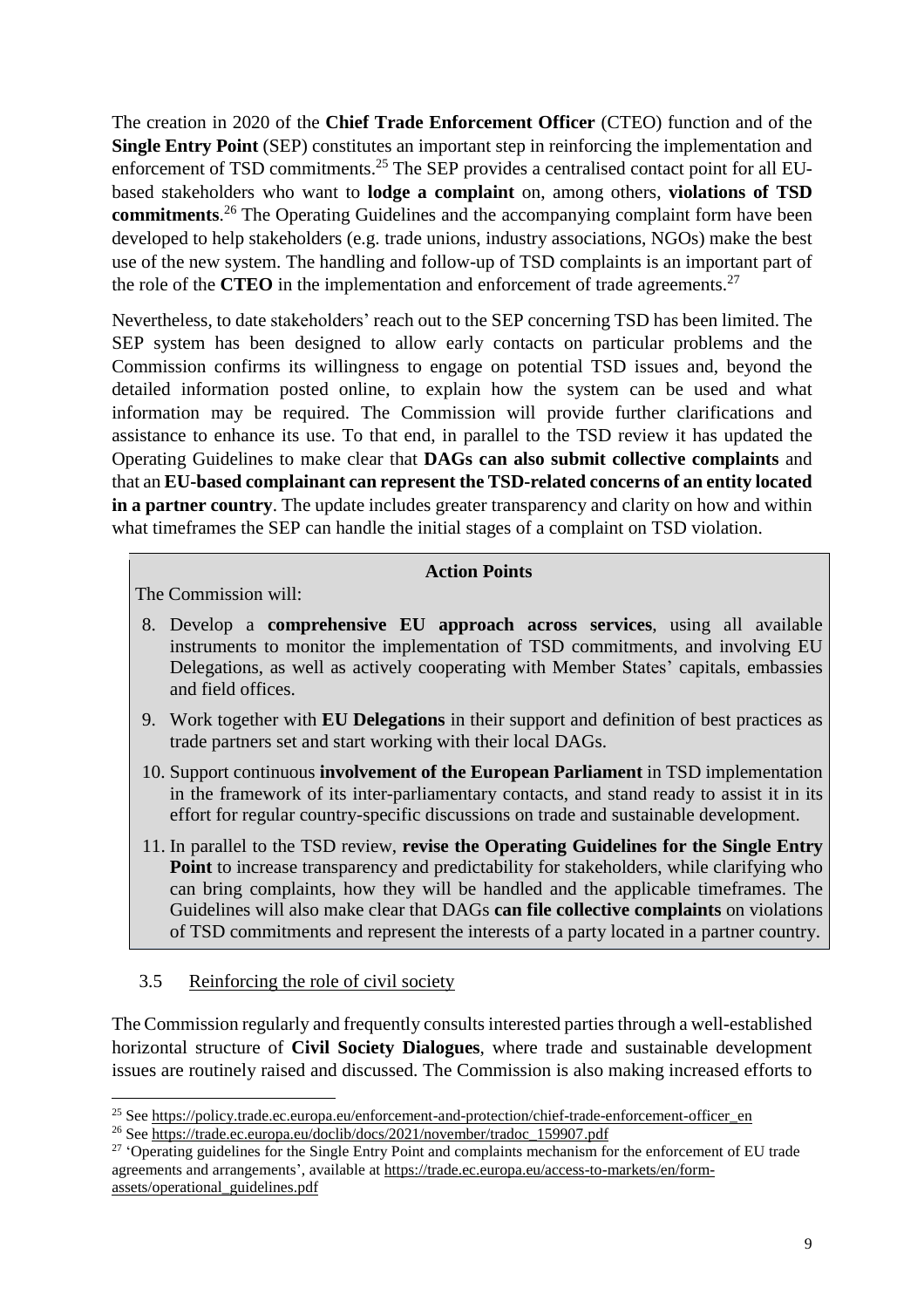reach **civil society more effectively in Member States**, including by increasing the number of dedicated events and high-level discussions. In addition, EU trade agreements provide specifically for civil society's involvement during the implementation of TSD commitments, including through the **DAGs**. Civil society can also have an active role in the enforcement phase by submitting TSD-related complaints to the **Single Entry Point** (see *supra*) and *amicus curiae* briefs before the panel.

The input from civil society organisations, through well-substantiated and evidence-based contributions, is essential for the Commission to identify, prioritise, and act upon TSD matters. The **cooperation and exchanges between the EU stakeholders and their partner organisations abroad** are also essential in this respect. Such contribution could be then better valorised for **targeting and priority setting**. For instance, during the impact assessment phase (both impact assessments and sustainability impact assessments), civil society consultation could help identify gaps and challenges, and help setting priorities to tackle during the negotiation process and anticipate possible key questions related to implementation. After an agreement has entered into force, timely and pertinent submissions to the TSD committees under the trade agreements based on on-the-ground knowledge and expertise can inform the joint monitoring of TSD compliance and **steer the bilateral implementation efforts**.

The Commission will also continue to engage with the **DAGs** established under the trade agreements, offering logistical support and **support to capacity building and expertise**. The Commission has also **increased transparency** by publishing the agendas and minutes of existing TSD Committees. Going forward, the Commission will continue strengthening the DAGs by monitoring closely their establishment in line with the terms agreed in trade agreements and support the **interaction between the EU**'**s and partner countries' DAGs**. Recognising the importance of their contribution and further valorising their experience and expertise, the Commission will also seek to **extend the remit of the DAGs beyond TSD** in order to cover the entirety of trade agreements, as it is already foreseen in the EU-UK Trade and Cooperation Agreement.

### **Action Points**

The Commission will:

- 12. Ensure an **inclusive consultation process** with civil society throughout **all stages** of the lifecycle of trade agreements, from gap-analysis to implementation, including priority identification.
- 13. Further strengthen the role of EU **DAGs** by providing resources for their logistical support, capacity building and functioning.
- 14. Invite **EU DAG's representatives** to **TSD Member States' Expert Groups** led by the Commission, where they will be able to contribute specific expertise, and **closely associate DAGs** in preparing the **TSD Committee meetings**, in particular on the identification and the monitoring of implementation priorities.
- 15. Promote and facilitate the **interaction between EU** and **partner countries' DAGs**.
- 16. Foster **transparency on the composition of DAGs**.
- 17. **Exchange views with EU DAGs** on EU TSD-related **technical assistance projects**.
- 18. Ensure that the **remit of the DAGs extends beyond TSD** in order to cover the entirety of trade agreements.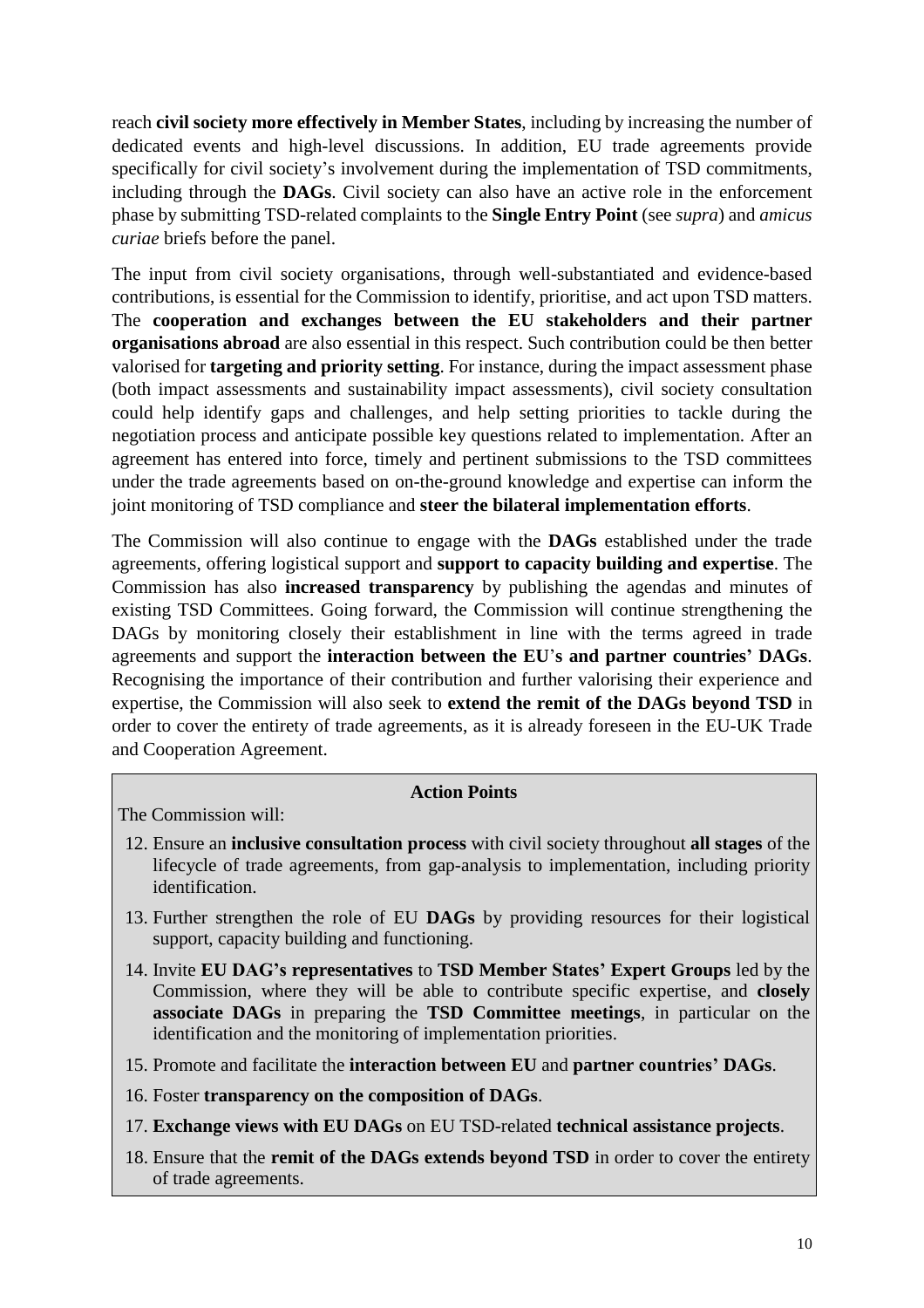## 3.6 More assertive enforcement, including through trade sanctions

**TSD commitments are legally binding** and **enforceable** through a dedicated state-to-state dispute settlement mechanism,<sup>28</sup> with an independent and transparent review by a panel of experts, and the active involvement of civil society.<sup>29</sup> This approach is based on engagement and addresses emerging concerns through dialogue and cooperation.

Until now, this mechanism had not included specific rules on how to **monitor the implementation of the report issued by the panel of experts** (the so-called compliance stage). The Commission now proposes to further align TSD enforcement with the general stateto-state dispute (SSDS) settlement and to extend the compliance stage to disputes under the TSD chapter. This means that the party found in violation of its TSD commitments will have to promptly inform how it will implement the panel report, and carry this out within a certain period of time. This will be subject to panel review. Civil society will be able to submit observations to the panel also at this stage.

Equally, the EU's approach to TSD did not contemplate the use of sanctions in the case of noncompliance with the panel report. The Commission now proposes the **possibility of trade sanctions** as a matter of last resort, in instances of serious violations of core TSD commitments, namely the ILO fundamental principles and rights at work, and of the Paris Agreement on Climate Change. In such instances, trade sanctions would be appropriate as a means to foster compliance. In the case of the Paris Agreement, the intention would be to capture failure to comply with obligations that materially defeats the object and purpose of the agreement. With regard to the ILO fundamental principles and rights at work, trade sanctions would be warranted in serious instances of non-compliance with the principles, and rely on the fact that the ILO monitors developments in all members. This approach will build on and reinforce the respect of core labour rights and of the Paris Agreement as essential elements of our trade agreements.<sup>30</sup>

The application of trade sanctions for violations of dedicated TSD provisions will follow the general dispute settlement rules. Accordingly, trade sanctions will be temporary and proportionate and may take the form of suspension of trade concessions. They will be possible only in the event that a panel finds a party in breach of its TSD commitments, and the latter does not bring itself into compliance within the arranged time period. In that context, the parties may also reach a mutually agreed solution to the dispute at any time.

Introducing for the first time in EU trade agreements trade sanctions for core TSD commitments, in conjunction with the cooperation-based approach, will enable the EU to carry out a more assertive enforcement of its TSD chapters. In doing so, the EU will enhance the

<sup>&</sup>lt;sup>28</sup> The dedicated TSD dispute settlement follows the procedure of the state-to-state enforcement mechanism applicable to other parts of the trade agreement with some adjustments (such as required expertise on trade, labour and environment for the panellists), but without possibility to resort to sanctions in case of noncompliance with the panel report.

<sup>29</sup> For instance, by making *amicus curiae* submissions or attending open hearings.

<sup>&</sup>lt;sup>30</sup> Building on the development of the future robust Global Biodiversity Framework, in particular with regard to setting biodiversity targets and appropriate mechanism for international reporting and monitoring, the Commission will evaluate the possibility of including the Convention on Biological Diversity in this new approach.